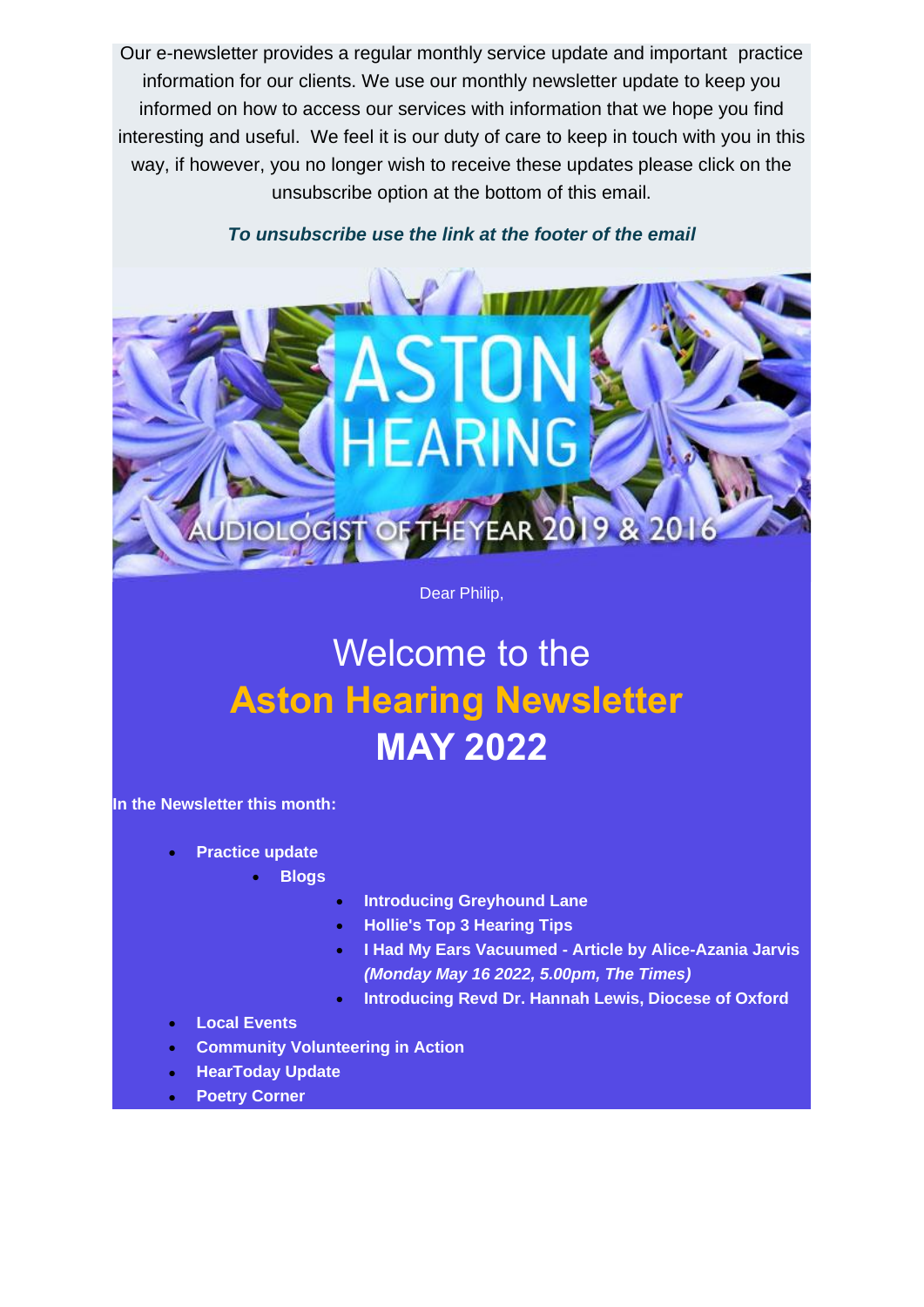

## **Practice Update:**

## **Welcome to our May Update**

### *By Kate Collet-Fenson*

**May has been a crazy month both personally and through work. Luci arrived safely back from her 6 month Canadian adventure on the same weekend that we welcomed the Ukrainian family to stay with us whom we have sponsored. Earlier that week we moved out of Cobbles Yard and into Greyhound Lane. We are still feeling our way round our wonderful new property - it is so much bigger than any of our other practices so is taking some getting used to.**

**Meanwhile in Amersham work still continues. The new reception with additional service desk is now up and running. Paula's consulting room is being upgraded so it has the same look and feel as the Thame consulting rooms and next month we hope to open 'The Lofthouse' our wonderful new consulting room where Charlotte will work. This will mean our new branch in Thame and Flint Barn Court in Amersham both have 3 consulting rooms and each with a Service Desk area too. We are so grateful to all involved in helping upgrade both branches - it has been a much bigger project than we could have imagined. We are so sorry for the disruption caused throughout the process but we now feel that we have properly future-proofed Aston Hearing and can't wait to share it with you.**

**I also would like to apologise for sending out this newsletter so late in the month. We have changed the format slightly to include blogs that we have featured on our website. This allows us to explore subjects in a little more depth, share articles that we have found interesting in other publications and also work with guest contributors.**

**We hope you enjoy the new format and as always, encourage you to comment, share and most delightfully, comeback to us with any personal insights.**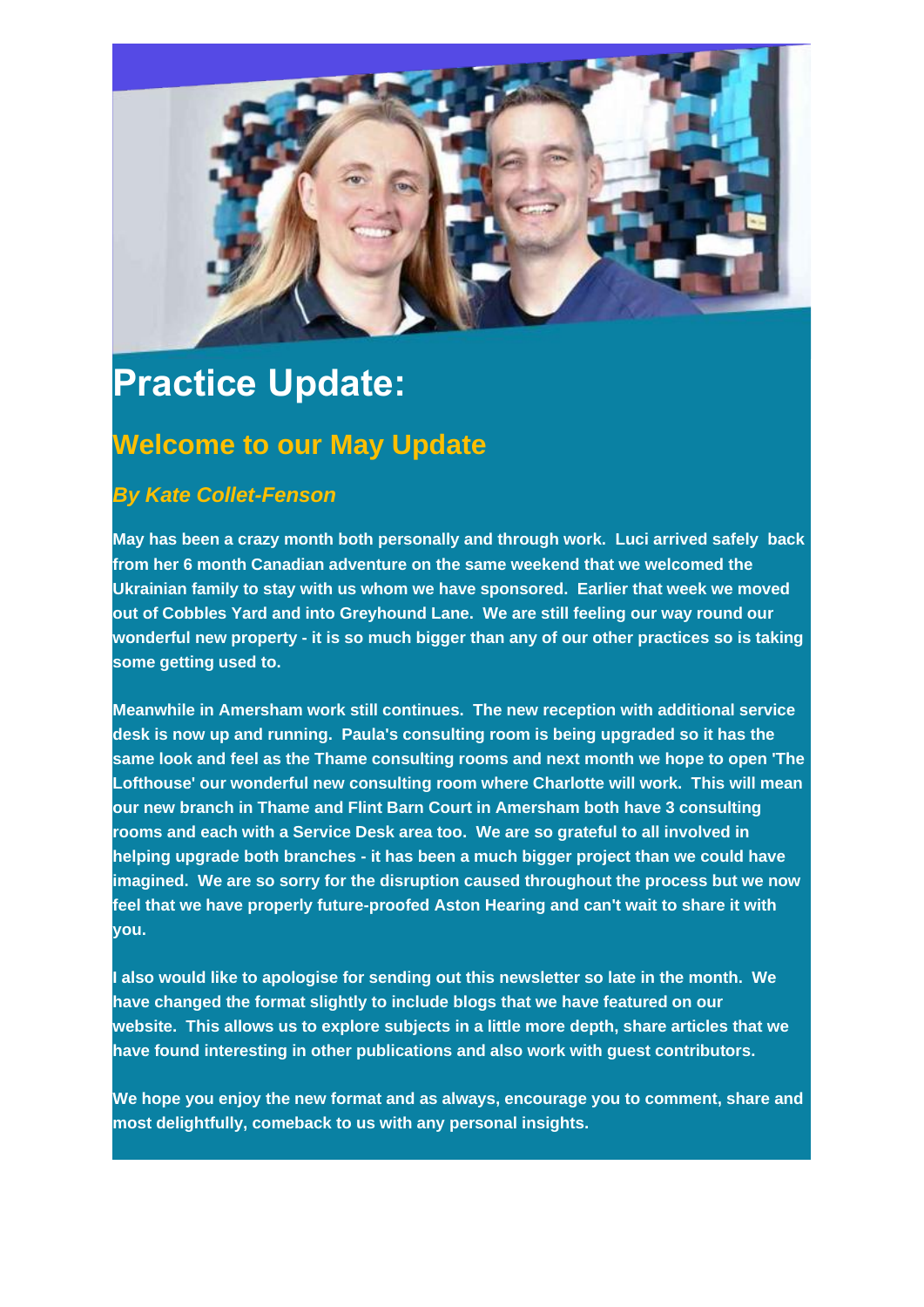



## **[Introduction to Greyhound Lane,](https://email.binarylab.co.uk/t/r-l-tytijrkk-btujykuzj-y/)  [Thame](https://email.binarylab.co.uk/t/r-l-tytijrkk-btujykuzj-y/)**

**Duncan and I are delighted to welcome you to Greyhound Lane, Thame.**

**We are so grateful to some very talented people who have helped bring this together. Please [click here](https://email.binarylab.co.uk/t/r-l-tytijrkk-btujykuzj-j/) to read about the project in detail.**

#### **[READ MORE](https://email.binarylab.co.uk/t/r-l-tytijrkk-btujykuzj-t/)**



## **[Hollie's Top 3 Hearing Tips](https://email.binarylab.co.uk/t/r-l-tytijrkk-btujykuzj-i/)**

**Hollie Wicks - Aston Hearing Audiologist and long term hearing aid wearer shares some of her recent experiences using hearing tech to hear well at an audiology conference she attended recently. Please [click here](https://email.binarylab.co.uk/t/r-l-tytijrkk-btujykuzj-d/) and read more.**

#### **[READ MORE](https://email.binarylab.co.uk/t/r-l-tytijrkk-btujykuzj-h/)**

## **[I had my Ears Vaccummed](https://email.binarylab.co.uk/t/r-l-tytijrkk-btujykuzj-p/)**

**We are always excited to read articles about anything ears and hearing. A number of people shared this article with us and we would like to share it with you. Featured in The Times on Monday 16th May, this highly amusing article by Alice-Azania Jarvis and her recent experience at a microsuction appointment. We hope you enjoy it as much as we did!**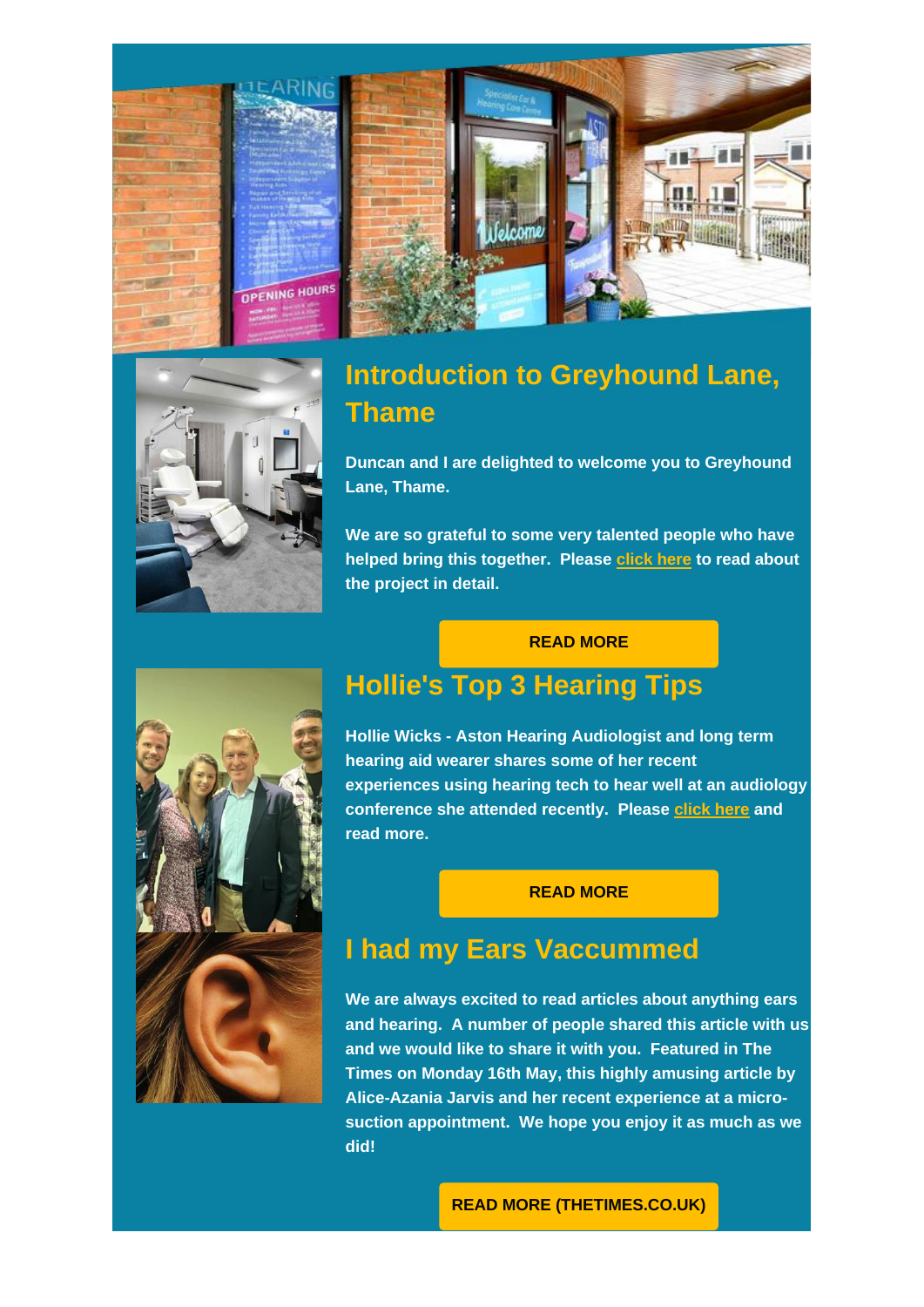# **A DIOCESE**



*"The ODCD is looking forward to working with Hannah to continue to raise awareness among the hearing community of the challenges facing people in the Deaf community, promote inclusion and access for the Deaf community and enable them to achieve their full potential and participation in the mission of their parishes, deaneries and of the diocese." His Honour Christopher Tyrer DL*

Friend of Aston Hearing His Honour Christopher Tyrer DL is Chair of the Oxford Diocesan Council for the Deaf and Hard of Hearing (ODCD). The Oxford Diocese has long recognised the importance of inclusion and access. The Council for The Deaf and Hard of Hearing and the appointment of Revd Dr Hannah Lewis in the role of Chaplin amongst the Deaf Community are such positive steps forward.

> **[Click Here to Read the](https://email.binarylab.co.uk/t/r-l-tytijrkk-btujykuzj-c/)  Full Article & Listen to Dr Revd Hannah's recent interview on BBC Radio Oxford**



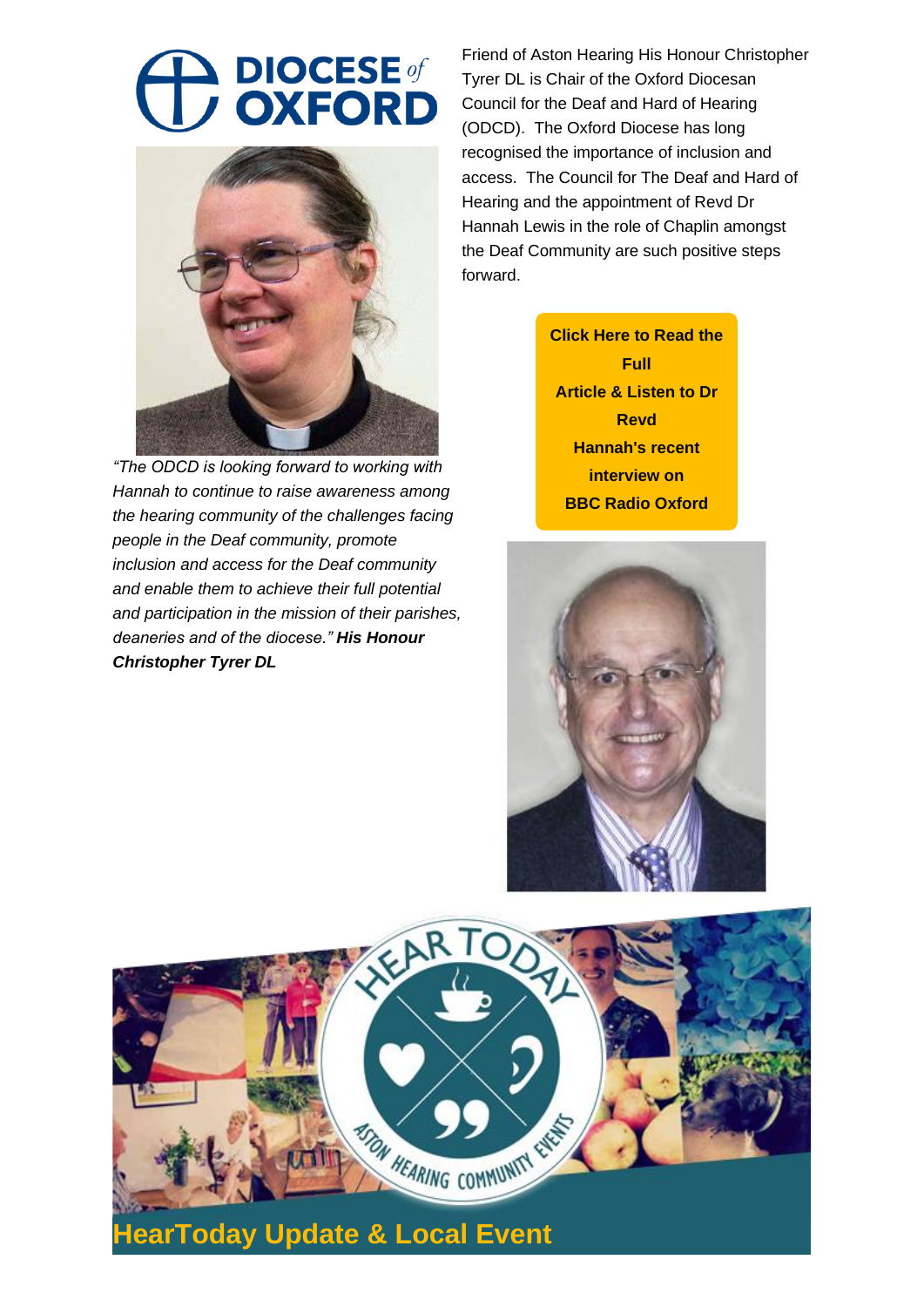

#### **Hearing Dogs Celebrate 40th Anniversary**

Our next HearToday event is excitingly taking place as part of the Hearing Dogs 40th Anniversary's Celebration in July. The charity is hosting a fantastic Hearing Information Event where we will be running our HearToday session as part of this exciting day on Tuesday 12th July. More details to follow next month.

#### **Speen Helping Hospices**

As always we like to promote local fundraising events. Speen Helping Hospices has wonderful event planned for Sunday 12th June - all welcome for a quintessential English afternoon (see below for details)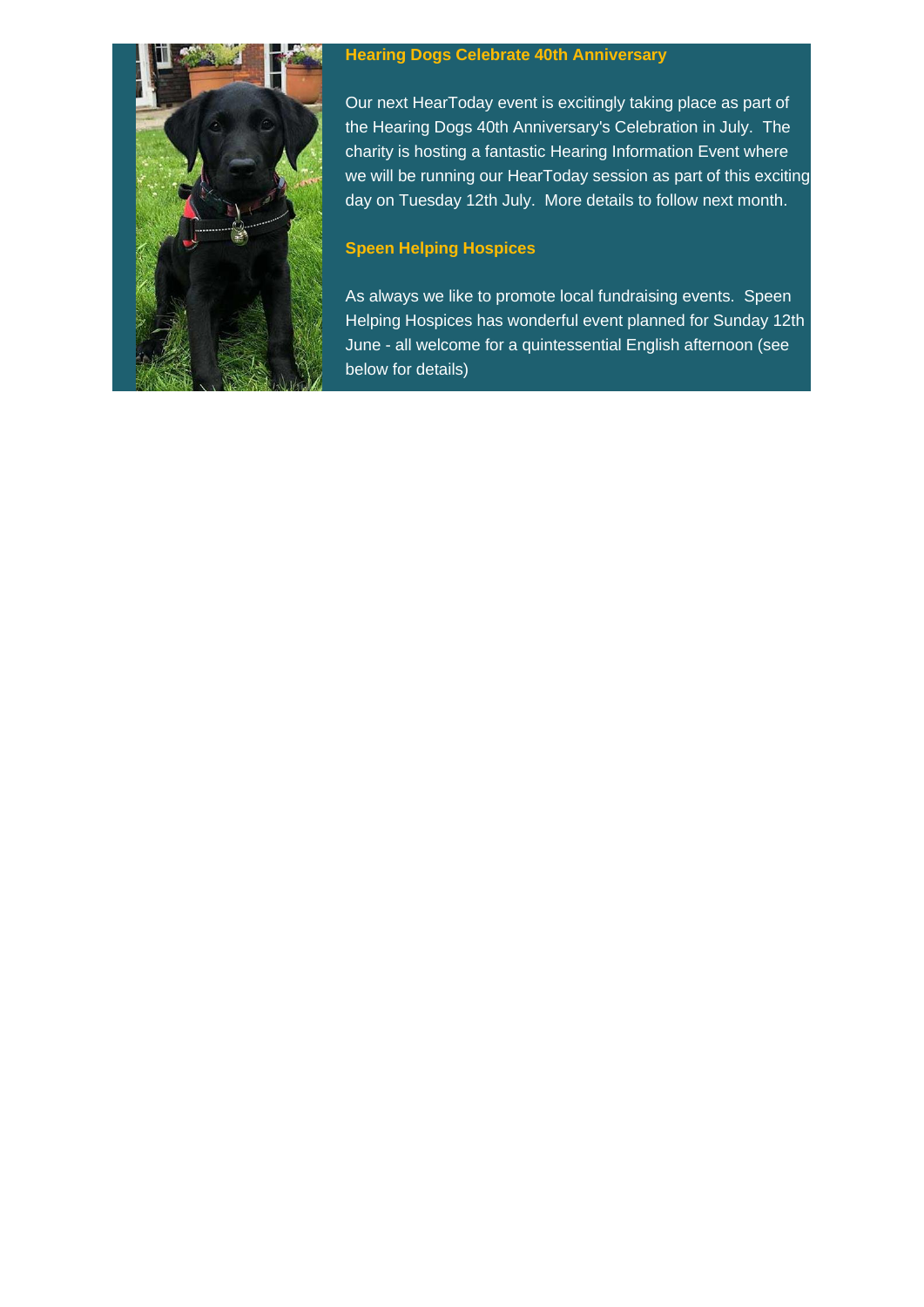

**Speen Helping Hospices** 

**Fundraising since 2001 for local hospices** 

# Jazz in the Park

Sunday 12th June 2022 at Great Hampden Cricket Ground Featuring The Martin Hart Quartet 2-5 (Gates open 1pm) Bar provided - Bring your own picnic & chairs **Tickets now on sale from** www.shh-shop.org £12.50 in advance or £15.00 on the day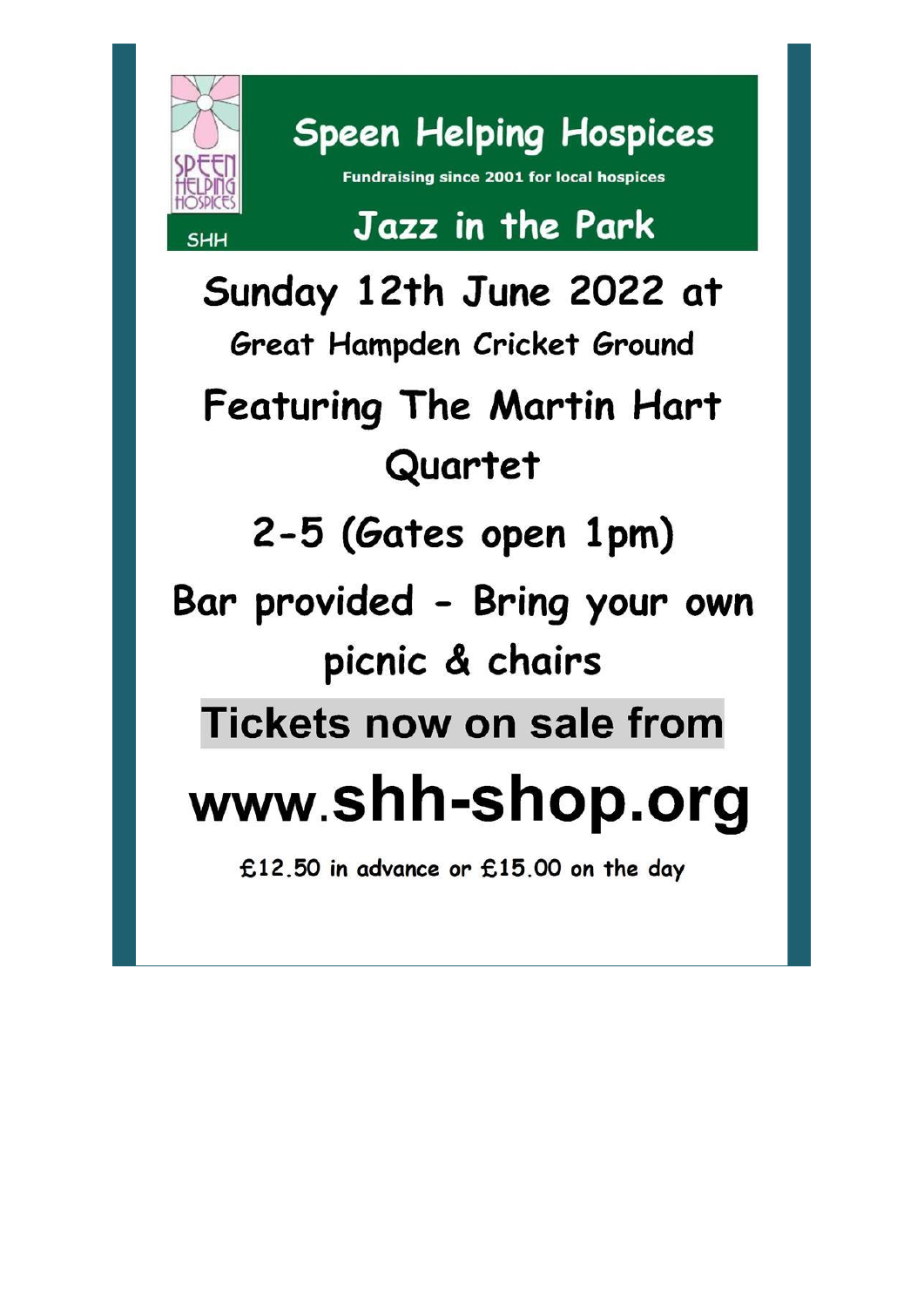

# **Community Volunteering in Action**

We are delighted to introduce you to the Cimen Family who arrived to live with us at the beginning of May as part of Homes for Ukraine Scheme. Nataliia, Erhan, Sasha (age 5) and Melisa (age 3) are settling in well with the children both starting school and nursery last week.

We are thoroughly enjoying getting to know the family and helping them to settle well into the community. The scheme is really bringing the very best out of our local community. Only this week we were approached by local company, based in Naphill, Element Materials Technology who offered volunteering hours to help settle the Ukraine families into the community.

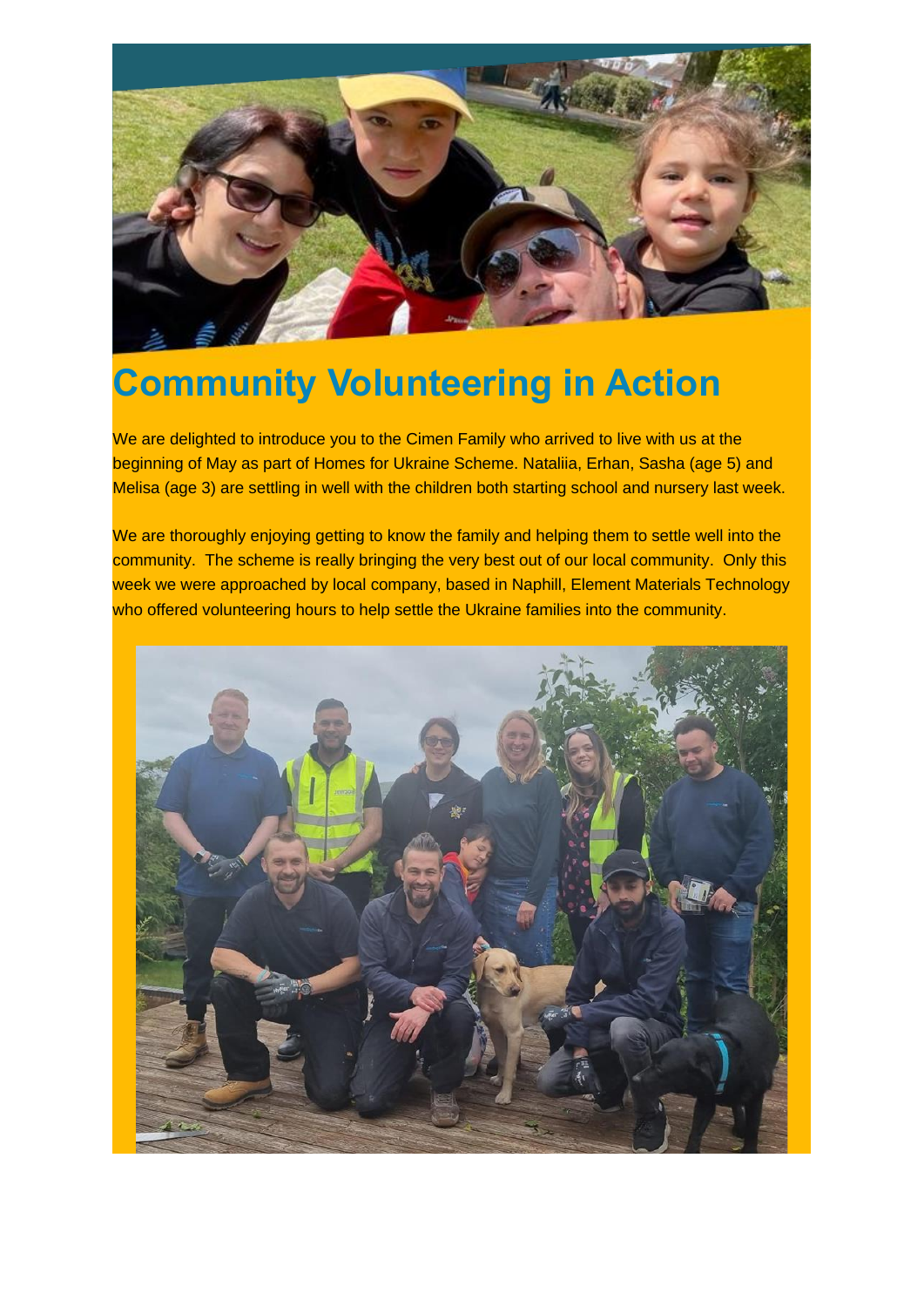

We desperately needed to secure our garden and make it safe for our young guests. Jewson's High Wycombe branch and Element Materials Technology pulled together to create an amazing safe space.

Community volunteering is such a wonderful thing to be part of. The guys from Element could not have worked harder and they all stayed late to get everything perfect. They all thoroughly enjoyed getting to know the family and hearing about their journey here plus bringing bags full of toys and treats for the children



## **POETRY CORNER**

**Pat has done it again! Judging the mood of the nation perfectly as always. This month's cheeky ode certainly summed up my feelings as I look out on to our garden at the moment!**

# **Blooming Spring**

The blooming blossom's blooming, shedding petals on the ground. The blooming spade's gone missing, it's nowhere to be found. So the flower beds look untidy and the garden looks a mess There's always blooming jobs to do - it's hard work, I confess. The blooming birds are singing in every blooming hedge What a blooming noise they make while I plant the blooming veg. My blooming back is aching- I need a blooming rest As I try to make the garden look its blooming best. So I'm sitting in the sunshine with my cuppa and cake, Thinking of the summer and all the plans I'll make.